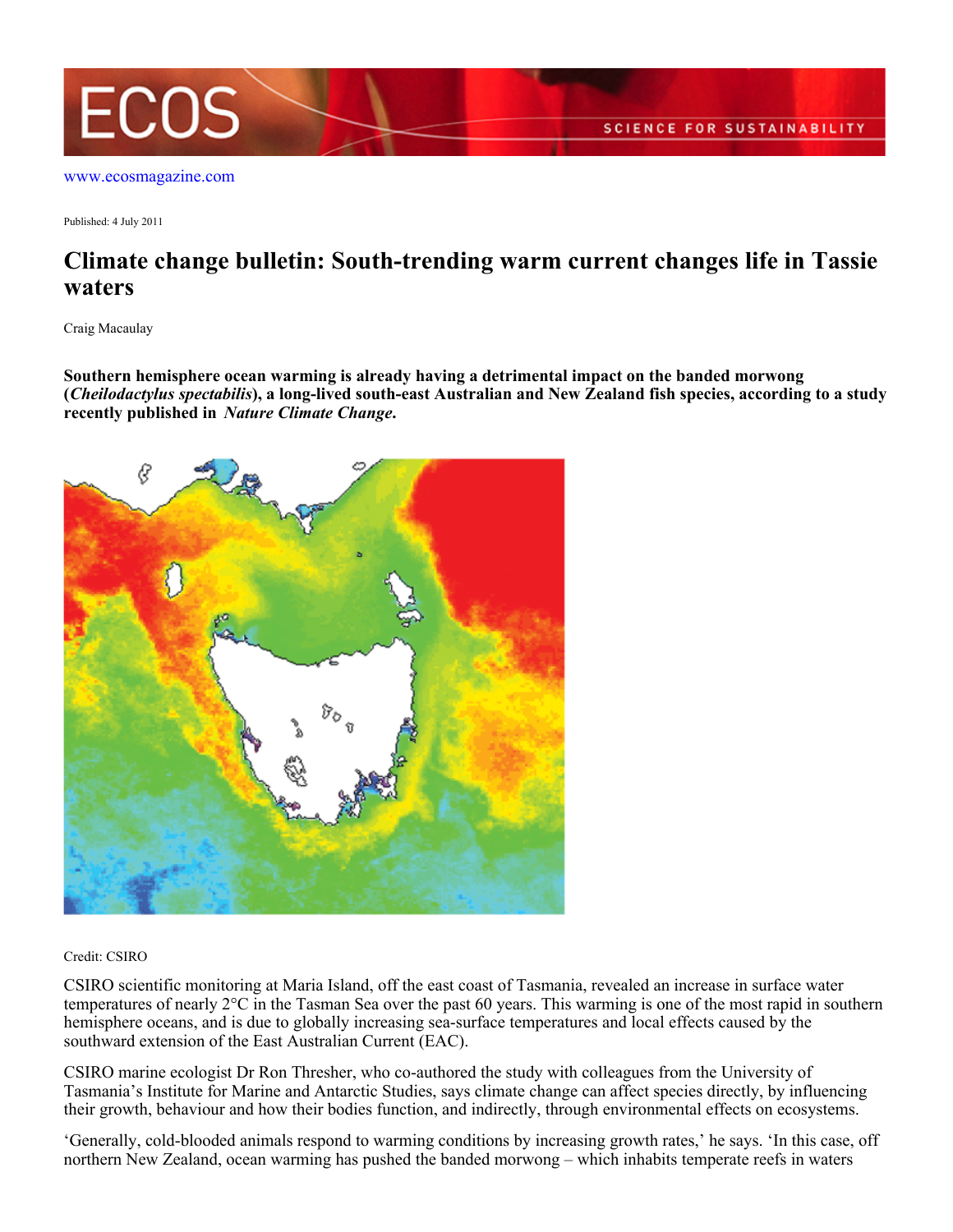10–50 metres deep – past the point where increasing temperatures are beneficial to growth.'

The researchers measured fish growth rates by looking at changes in bony structures called otoliths, which fish use for orientation and detection of movement. Similar to annual growth rings of trees, otoliths' rings can be counted to indicate a fish's age and annual growth rate, estimated by measuring distances between each new ring.

A co-author of the paper, University of Tasmania researcher Dr Jeremy Lyle, says banded morwong were studied because they can live for almost 100 years. As adults, they also stay in essentially the same area, even if the water temperature shifts.

According to Dr Lyle, growth performance in banded morwong began to suffer above average annual water temperatures of about 17°C.

'Preliminary field and laboratory studies suggested that this decline in growth may be related to temperature-induced physiological stress, resulting in increased oxygen consumption and reduced ability to sustain swimming activity,' he explains.



Credit: Rick Stuart-Smith, UTAS

Another paper recently published in the *Journal of Experimental Marine Biology and Ecology* shows that ocean warming off the east coast of Tasmania is 3–4 times the global average, due to intensification of the EAC.

Lead author, Professor Craig Johnson from the Institute for Marine and Antarctic Studies at the University of Tasmania, says increases in the strength, duration and frequency of the EAC have dramatic effects on the region's ecology.

This large-scale shift is reflected by changes in the structure of zooplankton communities close to the shore, a dramatic regional decline in the extent of dense beds of giant kelp over several decades, marked changes in the distribution of nearshore fishes, and range expansions of other northern warmer-water species, which are colonising Tasmanian coastal waters.

Prof. Johnson said population changes in commercially important invertebrate species such as abalone and rock lobster may also be associated with the warming trend.

The paper also records the establishment of the long-spined sea urchin in Bass Strait and Tasmania.

'Over-grazing of seaweed beds by this animal is causing a fundamental shift in the structure and dynamics of Tasmanian rocky reef systems by the formation of sea urchin "barrens",' says Prof. Johnson.

'Changes in ocean climate have precipitated a domino effect of cascading ecological change in rocky reef and water column systems.'